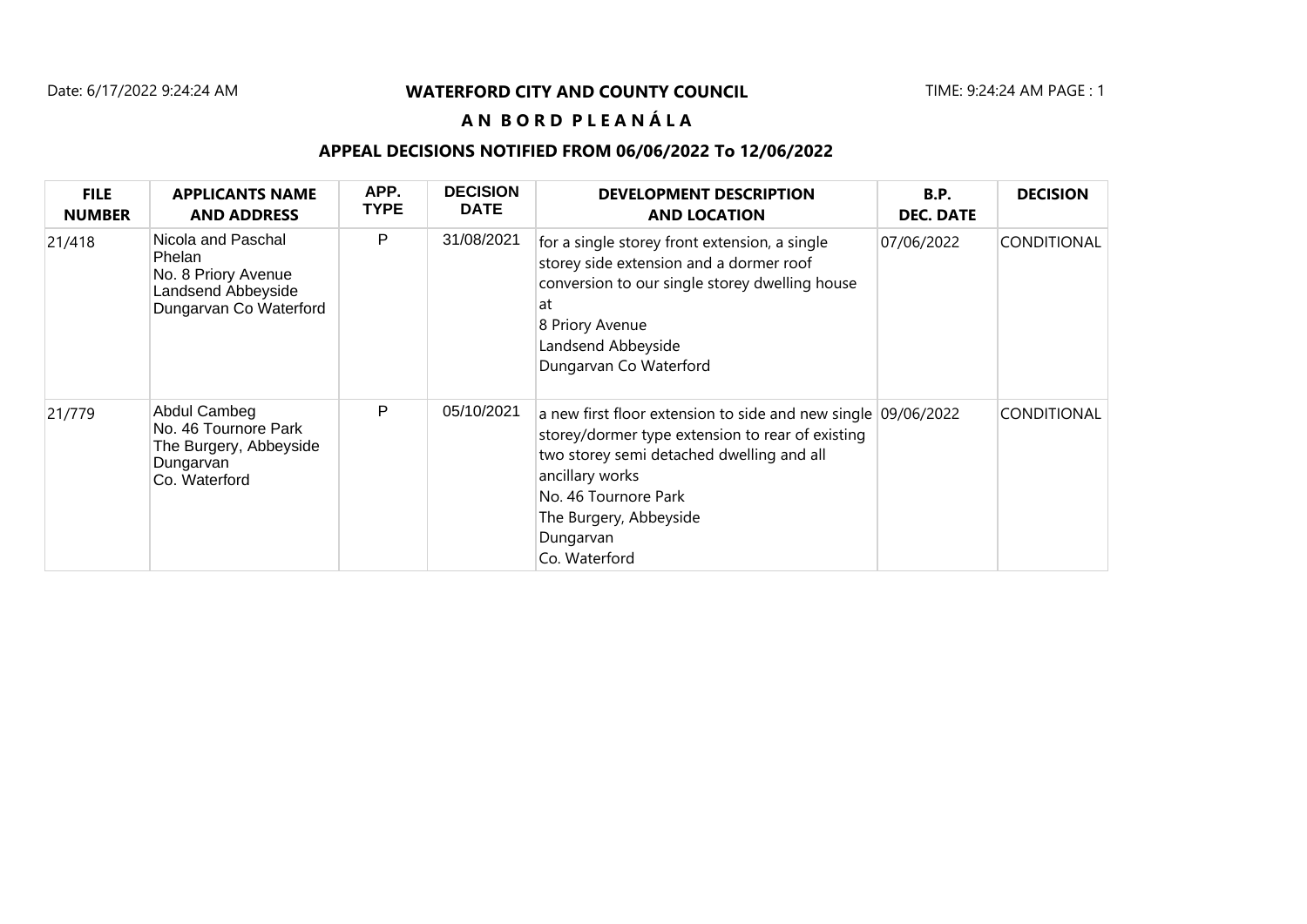#### Date: 6/17/2022 9:24:24 AM TIME: 9:24:24 AM PAGE : 2 **WATERFORD CITY AND COUNTY COUNCIL**

## **A N B O R D P L E A N Á L A**

### **APPEAL DECISIONS NOTIFIED FROM 06/06/2022 To 12/06/2022**

| <b>FILE</b>   | <b>APPLICANTS NAME</b>                                        | APP.        | <b>DECISION</b> | <b>DEVELOPMENT DESCRIPTION</b>                                                                                                                                                                                                                                                                                                                                                                                                                                                                                                                                                                                                                                                                                                                                                                                                                                                                                                                                                                                                                                                                                                                                                                                                     | <b>B.P.</b>      | <b>DECISION</b> |
|---------------|---------------------------------------------------------------|-------------|-----------------|------------------------------------------------------------------------------------------------------------------------------------------------------------------------------------------------------------------------------------------------------------------------------------------------------------------------------------------------------------------------------------------------------------------------------------------------------------------------------------------------------------------------------------------------------------------------------------------------------------------------------------------------------------------------------------------------------------------------------------------------------------------------------------------------------------------------------------------------------------------------------------------------------------------------------------------------------------------------------------------------------------------------------------------------------------------------------------------------------------------------------------------------------------------------------------------------------------------------------------|------------------|-----------------|
| <b>NUMBER</b> | <b>AND ADDRESS</b>                                            | <b>TYPE</b> | <b>DATE</b>     | <b>AND LOCATION</b>                                                                                                                                                                                                                                                                                                                                                                                                                                                                                                                                                                                                                                                                                                                                                                                                                                                                                                                                                                                                                                                                                                                                                                                                                | <b>DEC. DATE</b> |                 |
| 21/792        | Tony Robinson<br>Disldo<br><b>Belmont Gardens</b><br>Dublin 4 | P           | 20/01/2022      | on a site of 0.69 ha at Ballinakill Shopping<br>Centre, Dunmore Road, the construction of two<br>4 storey apartment buildings with setbacks at<br>third floor level (Block A, 10 no. 1 bed and 20 no.<br>2 bed units and Block B, 10 no. 1 bed and 20 no.<br>2 bed units) with a total of 60 no. apartments<br>with access to the development from Ballinakill<br>Downs Access Road. The development also<br>includes for 60 no. car parking spaces, 60<br>no.bicycle spaces and dedicated bin storage all<br>located at basement level, with the provision of<br>3 no. accessible car spaces at surface level along,<br>minor modification of existing car park layout<br>associated with Ballinakill Shopping Centre to<br>provide for 22 no. replacement surface car<br>parking spaces for the sole use of the shopping<br>centre and its patrons All with associated<br>private open space, ancillary site development<br>infrastructure including plant rooms, internal<br>roads, footpaths, all landscaping, including open<br>space areas, boundary treatments, all associated<br>engineering and site works necessary to<br>facilitate the development.<br><b>Ballinakill Shopping Centre</b><br>Dunmore Road<br>Waterford | 07/06/2022       | CONDITIONAL     |